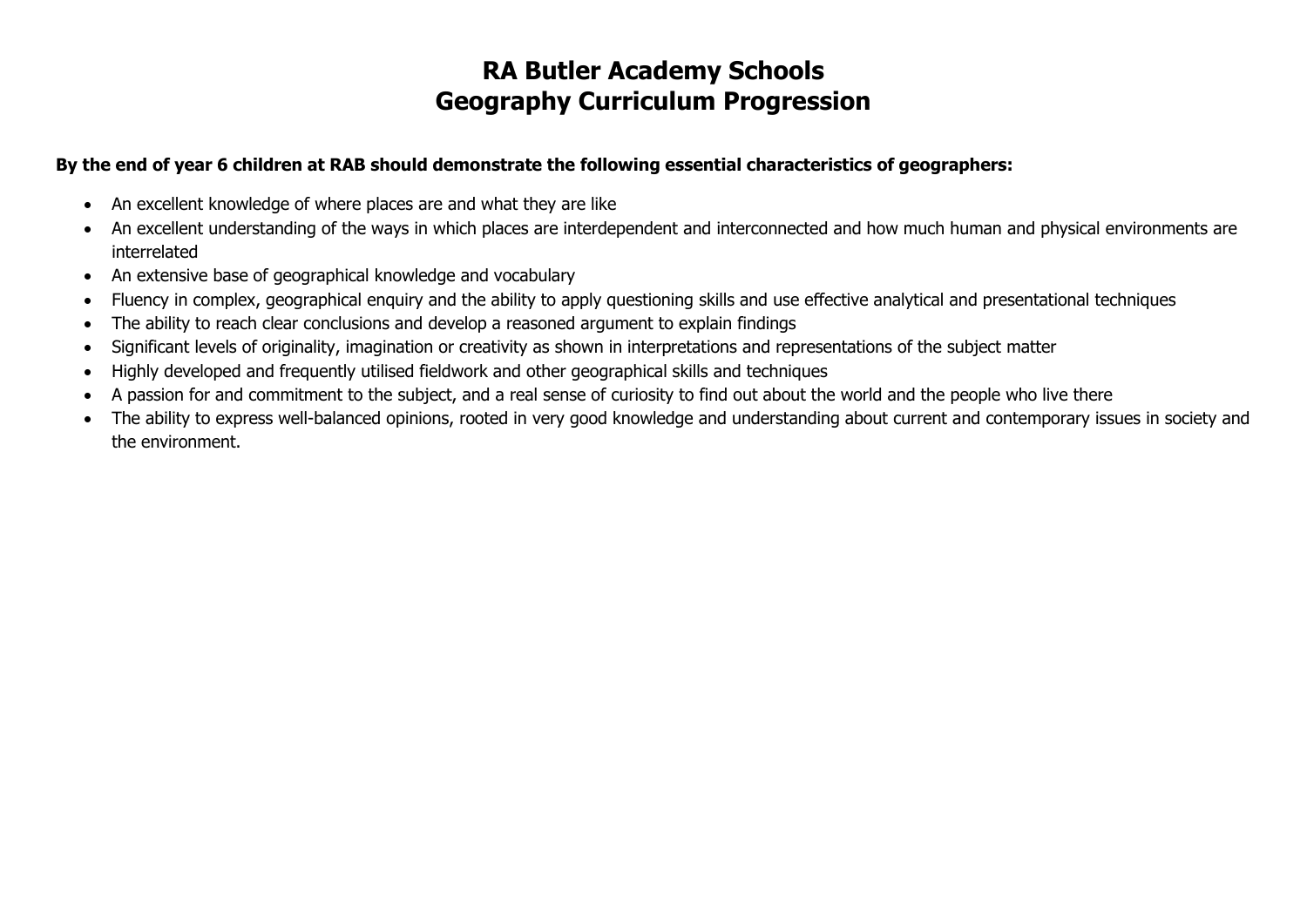|                                       | <b>EYFS</b>                                                                                                                                                                                                                                                                                                                                                                                                                                       | <b>KS1</b>                                                                                                                                                                                                                                                                                                                                                                                                                                                                                                                                                                      |                                                                                                                                                                                                                                                                                                                                                                                                                                                                                                                                                                                                                                                                                                                                                                                                                                                                                                                             | KS <sub>2</sub>                                                                                                                                                                                                                                                                                                                                                                                                                                                                                                                                                                                                                                                                                                                                                                                                      |                                                                                                                                                                                                                                                                                                                                                                                                                                                                                                                                                                                                                                                                                                                                                                                |                                                                                                                                                                                                                                                                                                                                                                                                                                                                                                                                                                                                                                                                                                                                                                                                                                                                                             |                                                                                                                                                                                                                                                                                                                                                                                                                                                                                                                                                                                                                                                                                                                                                                                                                                                                                     |
|---------------------------------------|---------------------------------------------------------------------------------------------------------------------------------------------------------------------------------------------------------------------------------------------------------------------------------------------------------------------------------------------------------------------------------------------------------------------------------------------------|---------------------------------------------------------------------------------------------------------------------------------------------------------------------------------------------------------------------------------------------------------------------------------------------------------------------------------------------------------------------------------------------------------------------------------------------------------------------------------------------------------------------------------------------------------------------------------|-----------------------------------------------------------------------------------------------------------------------------------------------------------------------------------------------------------------------------------------------------------------------------------------------------------------------------------------------------------------------------------------------------------------------------------------------------------------------------------------------------------------------------------------------------------------------------------------------------------------------------------------------------------------------------------------------------------------------------------------------------------------------------------------------------------------------------------------------------------------------------------------------------------------------------|----------------------------------------------------------------------------------------------------------------------------------------------------------------------------------------------------------------------------------------------------------------------------------------------------------------------------------------------------------------------------------------------------------------------------------------------------------------------------------------------------------------------------------------------------------------------------------------------------------------------------------------------------------------------------------------------------------------------------------------------------------------------------------------------------------------------|--------------------------------------------------------------------------------------------------------------------------------------------------------------------------------------------------------------------------------------------------------------------------------------------------------------------------------------------------------------------------------------------------------------------------------------------------------------------------------------------------------------------------------------------------------------------------------------------------------------------------------------------------------------------------------------------------------------------------------------------------------------------------------|---------------------------------------------------------------------------------------------------------------------------------------------------------------------------------------------------------------------------------------------------------------------------------------------------------------------------------------------------------------------------------------------------------------------------------------------------------------------------------------------------------------------------------------------------------------------------------------------------------------------------------------------------------------------------------------------------------------------------------------------------------------------------------------------------------------------------------------------------------------------------------------------|-------------------------------------------------------------------------------------------------------------------------------------------------------------------------------------------------------------------------------------------------------------------------------------------------------------------------------------------------------------------------------------------------------------------------------------------------------------------------------------------------------------------------------------------------------------------------------------------------------------------------------------------------------------------------------------------------------------------------------------------------------------------------------------------------------------------------------------------------------------------------------------|
|                                       | <b>UW</b>                                                                                                                                                                                                                                                                                                                                                                                                                                         | Year 1                                                                                                                                                                                                                                                                                                                                                                                                                                                                                                                                                                          | Year 2                                                                                                                                                                                                                                                                                                                                                                                                                                                                                                                                                                                                                                                                                                                                                                                                                                                                                                                      | Year 3                                                                                                                                                                                                                                                                                                                                                                                                                                                                                                                                                                                                                                                                                                                                                                                                               | Year 4                                                                                                                                                                                                                                                                                                                                                                                                                                                                                                                                                                                                                                                                                                                                                                         | Year 5                                                                                                                                                                                                                                                                                                                                                                                                                                                                                                                                                                                                                                                                                                                                                                                                                                                                                      | Year 6                                                                                                                                                                                                                                                                                                                                                                                                                                                                                                                                                                                                                                                                                                                                                                                                                                                                              |
| Geographical<br>skills and<br>enquiry | Teacher led enquiries:<br>ask and respond to<br>simple closed<br>questions.<br>Make observations<br>about where things are<br>e.g. within school or<br>familiar places - home,<br>the park, etc<br>Use information<br>books/pictures as<br>sources of information.<br>Draw picture maps of<br>imaginary places and<br>from stories. Use own<br>symbols.<br>Follow directions e.g.<br>up, down, sideways,<br>left/right, and<br>forwards/backwards | Teacher led enquiries:<br>ask and respond to<br>simple closed<br>questions.<br>Make observations<br>about where things are<br>e.g. within school or<br>the local area.<br>Use information<br>books/pictures as<br>sources of information.<br>Use world maps,<br>atlases and globes to<br>identify the United<br>Kingdom and its<br>countries.<br>Draw picture maps of<br>imaginary places and<br>from stories. Use own<br>symbols.<br>Use a simple picture<br>map to move around<br>the school.<br>Follow directions e.g.<br>up, down, left/right,<br>and<br>forwards/backwards | Children encourage to<br>ask simple geographical<br>questions: Where is it?<br>What's it like? What do<br>people do in this place?<br>Use non-fiction books,<br>stories, maps, pictures,<br>photos and the internet<br>as sources of<br>information.<br>Make appropriate<br>observations about why<br>things happen in the<br>school grounds or the<br>local area.<br>Make simple<br>comparisons between<br>features of different<br>places.<br>Use aerial photographs<br>and plan perspectives<br>to recognise landmarks<br>and basic human and<br>physical features.<br>Devise a simple map;<br>and use and construct<br>basic symbols in a key.<br>Use simple grid<br>references e.g. A1, B3<br>Use simple compass<br>directions (North,<br>South, East and West)<br>and locational and<br>directional language<br>e.g. near and far; left<br>and right, to describe<br>the location of features<br>and routes on a map. | Begin to ask/initiate<br>geographical questions<br>Use non-fiction books,<br>stories, atlases,<br>pictures/photos and the<br>internet as sources of<br>information.<br>Begin to collect and<br>record evidence<br>Analyse evidence and<br>begin to draw<br>conclusions e.g. make<br>comparisons between<br>two locations using<br>photos/pictures,<br>temperatures in<br>different locations<br>Use maps, atlases,<br>globes and<br>digital/computer<br>mapping (Google<br>Earth) to locate<br>countries and describe<br>features studied.<br>Use the 4 points of a<br>compass, 2 figure grid<br>references (maths co-<br>ordinates), to build their<br>knowledge of the<br>United Kingdom and<br>the wider world<br>Try to make a map of a<br>short route<br>experienced, with<br>features in the correct<br>order. | Ask and respond to<br>questions and offer<br>their own ideas<br>Use satellite images &<br>aerial photographs<br>Investigate places and<br>themes at more than<br>one scale<br>Collect and record<br>evidence with some<br>support<br>Analyse evidence and<br>draw conclusions e.g.<br>make comparisons<br>between locations<br>using pictures, photos<br>& maps<br>Learn the eight points<br>of a compass & four-<br>figure grid references.<br>Use letter/number co-<br>ordinates to locate<br>features on a map<br>confidently.<br>Make a simple scale<br>drawing.<br>Use some basic<br>symbols and key<br>(including the use of a<br>simplified Ordnance<br>Survey maps)<br>Follow a route on a<br>large scale map.<br>Use maps, atlases,<br>globes and<br>digital/computer | Begin to suggest<br>questions for<br>investigating<br>Begin to use primary<br>and secondary sources<br>of evidence in their<br>investigations<br>Investigate places with<br>more emphasis on the<br>larger scale:<br>contrasting different<br>places<br>Analyse evidence and<br>draw conclusions e.g.<br>compare historical<br>maps or compare<br>temperatures of various<br>locations<br>Use maps, atlases,<br>globes and<br>digital/computer<br>mapping (Google<br>Earth) to locate<br>countries and describe<br>features studied<br>Use the eight points of<br>a compass, four-figure<br>grid references.<br>symbols and key<br>(including the use of<br>Ordnance Survey<br>maps) to build their<br>knowledge of the<br>United Kingdom in the<br>past and present.<br>Use fieldwork to<br>observe, measure and<br>record the human and<br>physical features in the<br>local area using a | Suggest questions for<br>investigating<br>Use primary and<br>secondary sources of<br>evidence in their<br>investigations<br>Investigate places with<br>more emphasis on the<br>larger scale:<br>contrasting and<br>different places<br>Collect and record<br>evidence unaided<br>Analyse evidence and<br>draw conclusions e.g.<br>from filed work data on<br>land use comparing<br>land use vs<br>temperature; look at<br>patterns & explain<br>reasons<br>Use maps, atlases,<br>globes and<br>digital/computer<br>mapping (Google<br>Earth) to locate<br>countries and describe<br>features studied<br>Extend to 6 figure grid<br>references with<br>teaching of latitude and<br>longitude in depth.<br>Expand map skills to<br>include non-UK<br>countries.<br>Use fieldwork to<br>observe, measure and<br>record the human and<br>physical features in the<br>local area using a |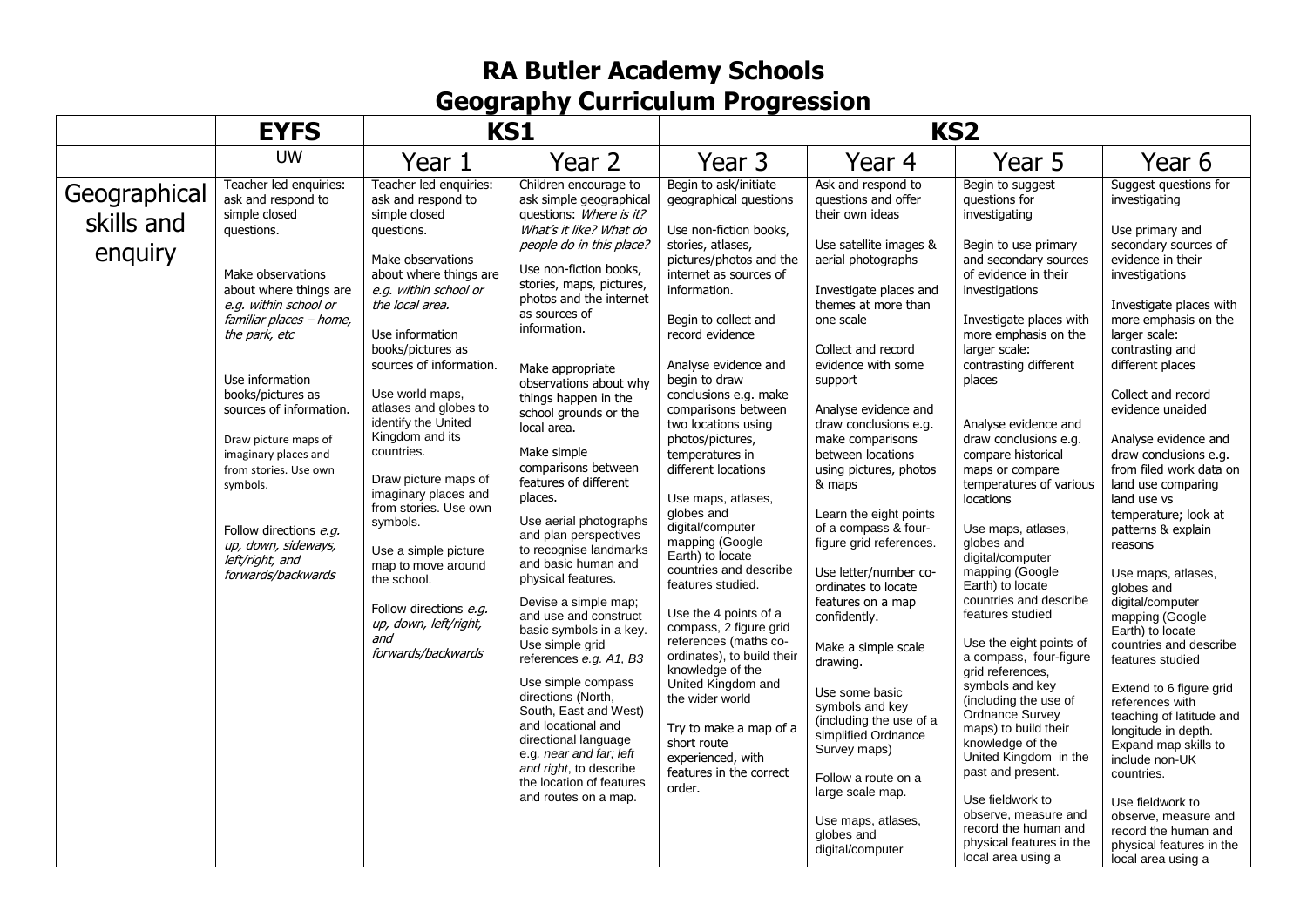|  |  | mapping (Google<br>Earth) to locate<br>countries and describe<br>features studied | range of methods,<br>including sketch maps,<br>plans and graphs, and<br>digital technologies. | range of methods,<br>including sketch maps,<br>plans and graphs, and<br>digital technologies. |
|--|--|-----------------------------------------------------------------------------------|-----------------------------------------------------------------------------------------------|-----------------------------------------------------------------------------------------------|
|  |  |                                                                                   |                                                                                               |                                                                                               |
|  |  |                                                                                   |                                                                                               |                                                                                               |
|  |  |                                                                                   |                                                                                               |                                                                                               |

|                         | <b>EYFS</b>                                      | <b>KS1</b>                                                                                                                                        |                                                                                                                                                                                                                                | KS <sub>2</sub>                                                                                                                                                                                                                                                                                                                        |                                                                                                                                                                                                                                                                                                                                             |                                                                                                                                                                                                                                                                                                                                                                                                                                                                                          |                                                                                                                                                                                                                                                                                                                                                                                                                                                                                                              |
|-------------------------|--------------------------------------------------|---------------------------------------------------------------------------------------------------------------------------------------------------|--------------------------------------------------------------------------------------------------------------------------------------------------------------------------------------------------------------------------------|----------------------------------------------------------------------------------------------------------------------------------------------------------------------------------------------------------------------------------------------------------------------------------------------------------------------------------------|---------------------------------------------------------------------------------------------------------------------------------------------------------------------------------------------------------------------------------------------------------------------------------------------------------------------------------------------|------------------------------------------------------------------------------------------------------------------------------------------------------------------------------------------------------------------------------------------------------------------------------------------------------------------------------------------------------------------------------------------------------------------------------------------------------------------------------------------|--------------------------------------------------------------------------------------------------------------------------------------------------------------------------------------------------------------------------------------------------------------------------------------------------------------------------------------------------------------------------------------------------------------------------------------------------------------------------------------------------------------|
|                         | <b>UW</b>                                        | Year 1                                                                                                                                            | Year 2                                                                                                                                                                                                                         | Year 3                                                                                                                                                                                                                                                                                                                                 | Year 4                                                                                                                                                                                                                                                                                                                                      | Year 5                                                                                                                                                                                                                                                                                                                                                                                                                                                                                   | Year 6                                                                                                                                                                                                                                                                                                                                                                                                                                                                                                       |
| Locational<br>Knowledge | Name the road, place<br>and country they live in | Name, locate and<br>identify characteristics<br>of the four countries<br>and capital cities of the<br>United Kingdom and its<br>surrounding seas. | Name and locate the<br>world's seven continents<br>and five oceans.<br>Understand that a world<br>map shows all the<br>countries of the world.<br>Identify the UK and<br>countries where<br>members of the class<br>come from. | Locate the main<br>countries of Europe inc.<br>Russia.<br>Identify capital cities of<br>Europe.<br>Identify longest rivers in<br>the world, largest<br>deserts, and highest<br>mountains.<br>Compare with UK.<br>Identify the position and<br>significance of Equator,<br>N. and S. Hemisphere,<br>Tropics of Cancer and<br>Capricorn. | Locate places on a large<br>scale map e.g. Find the<br>UK on a globe.<br>On a world map, locate<br>areas of similar<br>environmental regions,<br>either desert, rainforest<br>or temperate regions.<br>Name and locate the<br>Arctic, Antarctic and<br>date time zones.<br>Describe some of the<br>features of these<br>geographical areas. | Locate the main<br>countries in Europe and<br>North or South America.<br>Locate and name<br>principal cities.<br>Compare 2 different<br>regions in UK<br>rural/urban.<br>Locate and name the<br>main counties and cities<br>in England.<br>Linking with History,<br>compare land use maps<br>of UK from past with<br>the present, focusing on<br>land use.<br>Identify the position and<br>significance of<br>latitude/longitude and<br>the Greenwich Meridian.<br>Linking with science, | On a world map locate<br>the main countries in<br>Africa, Asia and<br>Australasia/Oceania.<br>Identify their main<br>environmental regions,<br>key physical and human<br>characteristics, and<br>major cities.<br>Linking with local<br>History, map how land<br>use has changed in local<br>area over time.<br>Name and locate the<br>key topographical<br>features including coast,<br>features of erosion,<br>hills, mountains and<br>rivers. Understand how<br>these features have<br>changed over time. |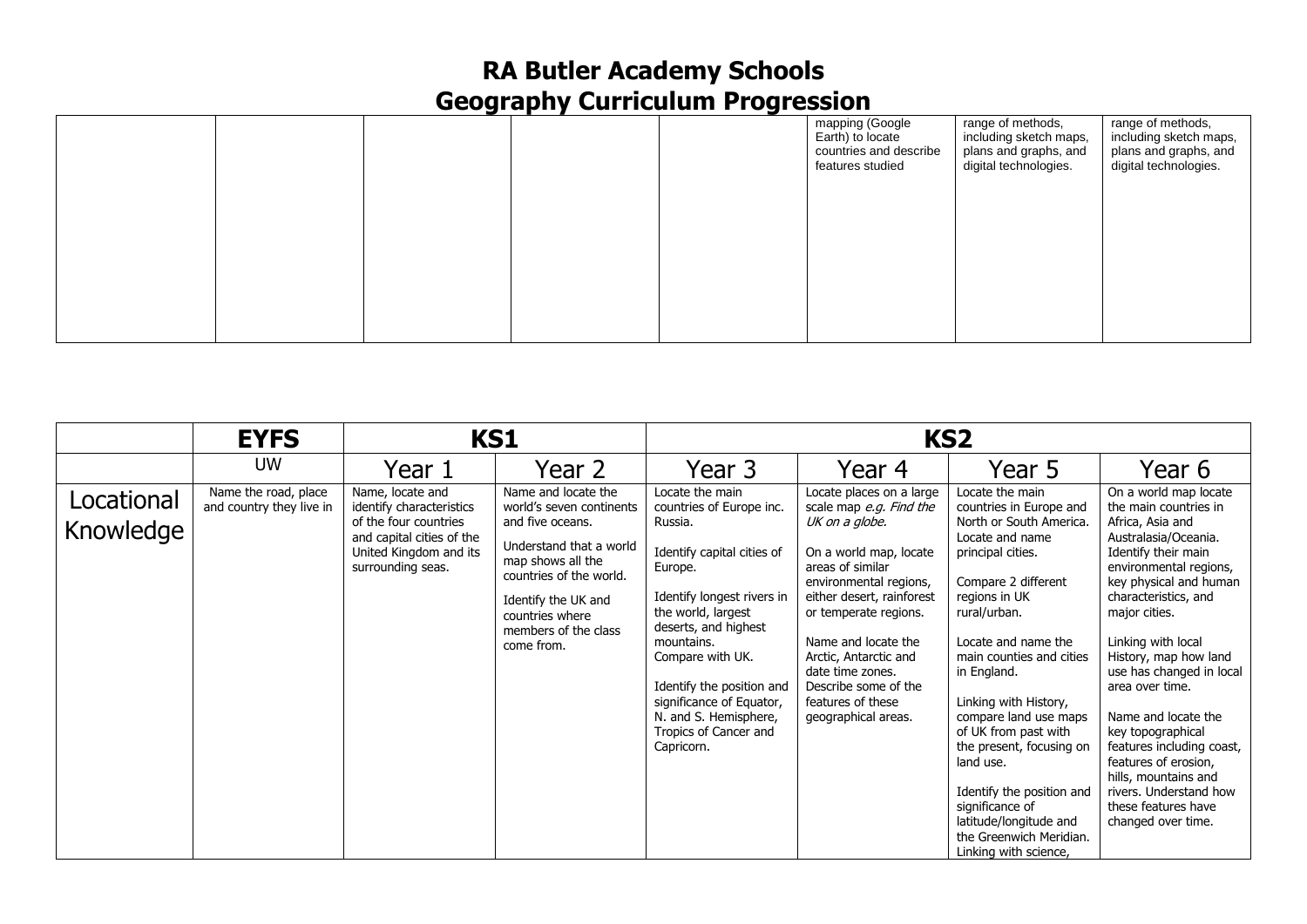|  |  |  | time zones, night and |  |
|--|--|--|-----------------------|--|
|  |  |  | dav                   |  |
|  |  |  |                       |  |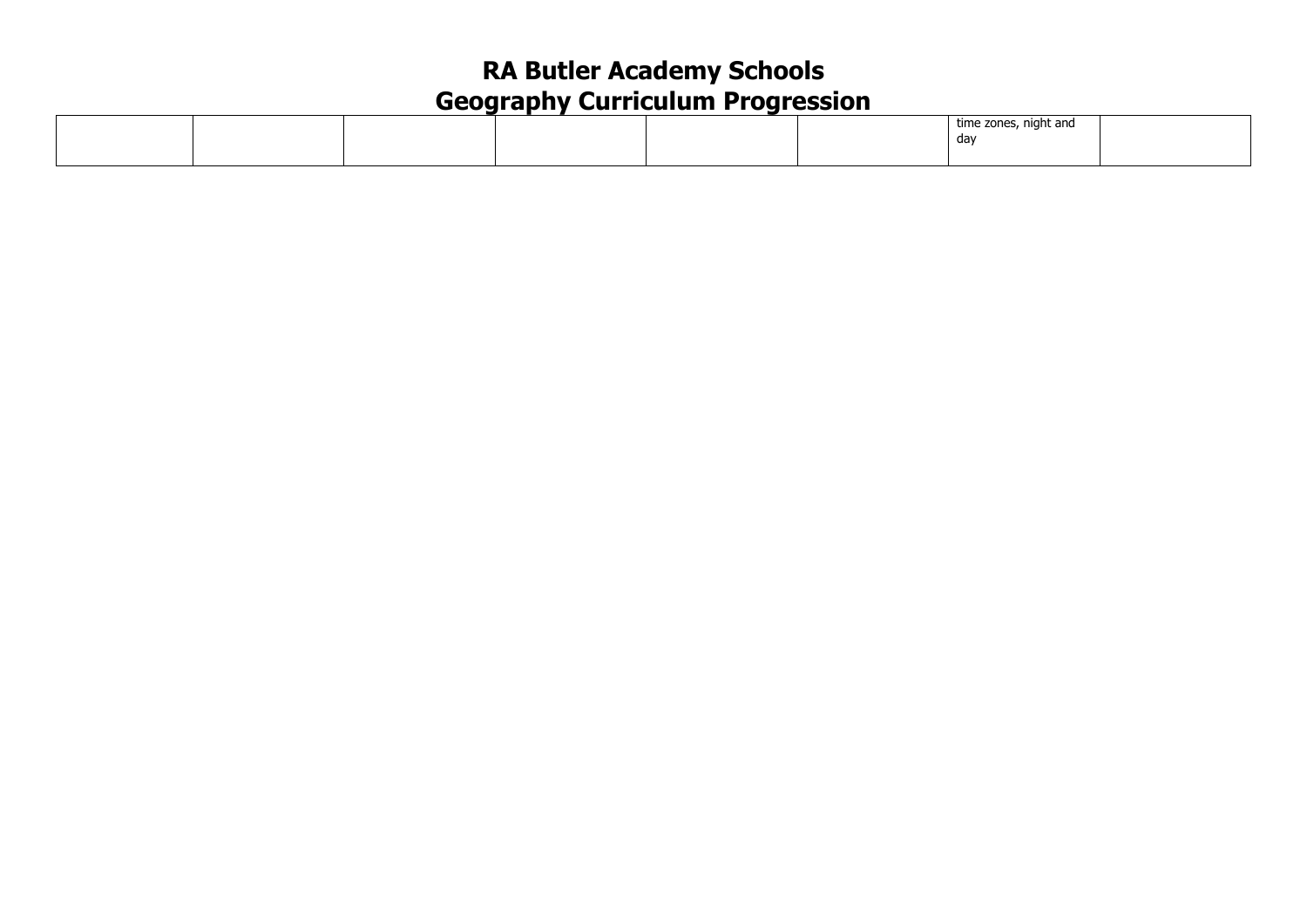|                    | <b>EYFS</b>                                                                                                                                                   | <b>KS1</b>                                                                                                                                                                                                                                 |                                                                                                                                                                                                                                                                                                                          |                                                                                                                                                        | KS <sub>2</sub>                                                                                                                                                                                                                                                                                                          |                                                                                                                                                                                                                                                                                              |                                                                                                                                                                                                                                                                                                                                                                        |  |
|--------------------|---------------------------------------------------------------------------------------------------------------------------------------------------------------|--------------------------------------------------------------------------------------------------------------------------------------------------------------------------------------------------------------------------------------------|--------------------------------------------------------------------------------------------------------------------------------------------------------------------------------------------------------------------------------------------------------------------------------------------------------------------------|--------------------------------------------------------------------------------------------------------------------------------------------------------|--------------------------------------------------------------------------------------------------------------------------------------------------------------------------------------------------------------------------------------------------------------------------------------------------------------------------|----------------------------------------------------------------------------------------------------------------------------------------------------------------------------------------------------------------------------------------------------------------------------------------------|------------------------------------------------------------------------------------------------------------------------------------------------------------------------------------------------------------------------------------------------------------------------------------------------------------------------------------------------------------------------|--|
|                    | <b>UW</b>                                                                                                                                                     | Year 1                                                                                                                                                                                                                                     | Year 2                                                                                                                                                                                                                                                                                                                   | Year 3                                                                                                                                                 | Year 4                                                                                                                                                                                                                                                                                                                   | Year 5                                                                                                                                                                                                                                                                                       | Year 6                                                                                                                                                                                                                                                                                                                                                                 |  |
| Place<br>Knowledge | Understand geographical<br>similarities and<br>differences through<br>comparing familiar<br>places, eg home and a<br>relative's home or a<br>holiday location | Understand<br>geographical<br>similarities and<br>differences through<br>studying the human<br>and physical<br>geography of a small<br>area of the United<br>Kingdom, and of a<br>small area in a<br>contrasting non-<br>European country. | Understand<br>geographical similarities<br>and differences through<br>studying the human and<br>physical geography of a<br>small area of the United<br>Kingdom, and of a small<br>area in a contrasting<br>non-European country<br>concentrating on islands<br>and sea-sides.<br>Identify land use around<br>the school. | Compare a region of<br>the UK with a region in<br>Europe, e.g. local hilly<br>area with a flat one or<br>under sea level. Link<br>with Science, rocks. | Understand<br>geographical similarities<br>and differences through<br>the study of human and<br>physical geography of a<br>region of the United<br>Kingdom, a region in a<br>European country, and<br>a region within North or<br>South America.<br>Describe how the<br>locality of the school<br>has changed over time. | Compare a region in UK<br>with a region in N. or S.<br>America with significant<br>differences and<br>similarities. E.g. Link to<br>Fairtrade of bananas in<br>St Lucia (see<br>Geography.org etc for<br>free and commercially<br>available packs on St<br>Lucia focussing on<br>Geography). | Compare a region in UK<br>with a region in N. or S.<br>America with significant<br>differences and<br>similarities. E.g. Link to<br>Fairtrade of bananas in<br>St Lucia (see<br>Geography.org etc for<br>free and commercially<br>available packs on St<br>Lucia focussing on<br>Geography).<br>Understand some of the<br>reasons for similarities<br>and differences. |  |